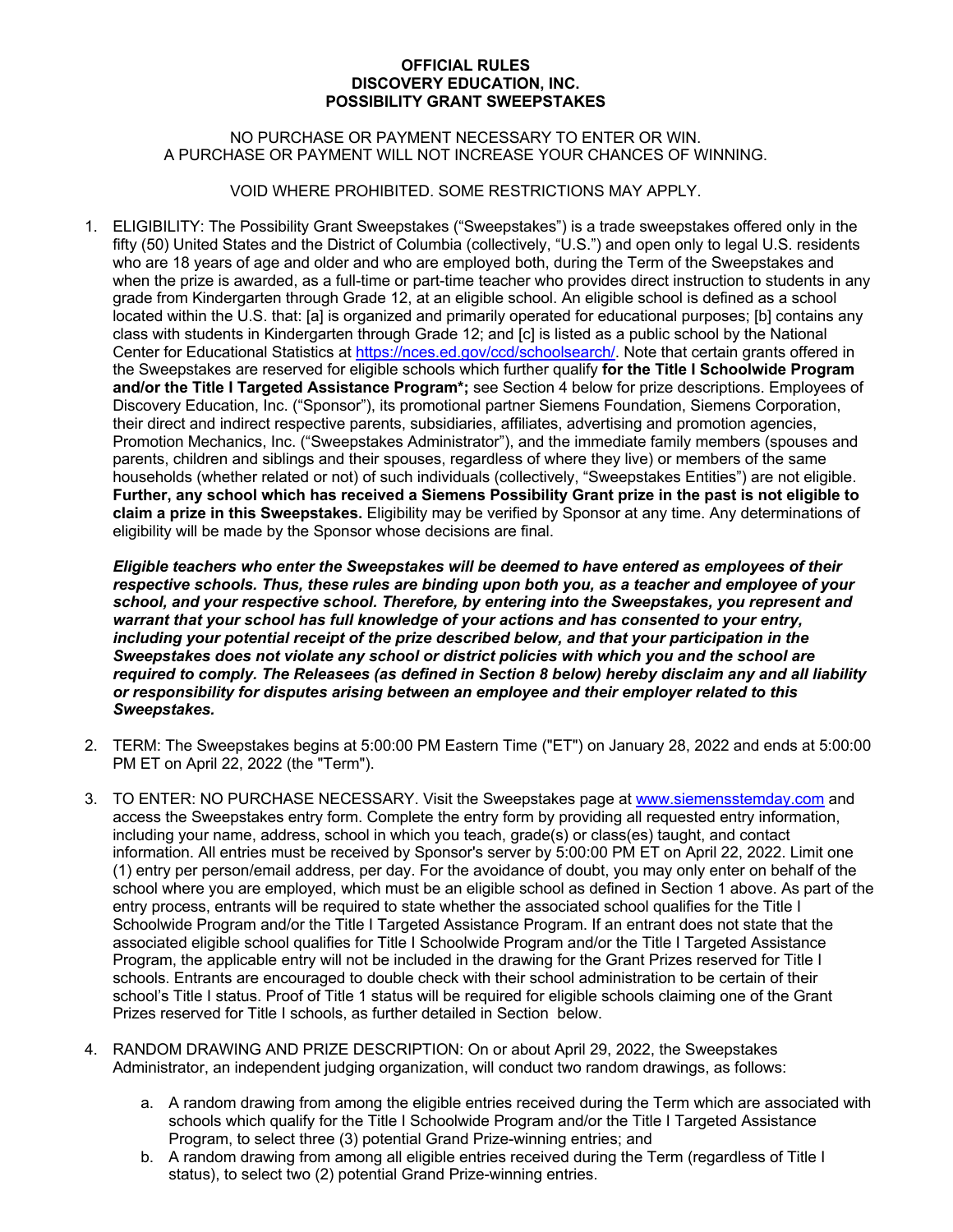Each Grand Prize will consist of a \$5,000 Siemens Possibility Grant awarded in the form of a check made payable to the school employing the selected teacher/entrant, and intended to be used by the school for a science lab makeover and/or STEM-related equipment, supplies, or technology. In the case of a dispute over which school is associated with a particular entry, Sponsor reserves the right to designate a school in its sole discretion. Among other conditions detailed in these rules, the granting of any prize will be subject to all applicable laws, rules and regulations and the approval of any applicable school and/or governmental agency, as well as the acceptance by the applicable school and/or governmental agency of Sponsor's requirements and conditions in connection with the award and execution of the prize.

- 5. WINNER NOTIFICATION AND VERIFICATION: Following the random drawings, each potential winning school will be notified by phone and/or email (where such phone or email information and contact name will be obtained from the school's publicly available contact information posted to the internet), to verify the school's eligibility and ability to accept the prize. The teacher associated with a winning entry will be notified by email, phone, postal mail and/or express mail at Sponsor's sole discretion, following confirmation of the school's eligibility and ability to accept the prize. If a potential winning school and/or the associated teacher do not respond to a notification attempt by the time period specified therein, then the applicable potential winning school may be disqualified in Sponsor's sole discretion, and an alternate potential winning school will be selected at random from among the remaining applicable eligible entries received during the Term. With respect to notification by telephone, such notification will be deemed given when the notified party engages in a live conversation with Sponsor or when a message is left on the notified party's voicemail service or answering machine by the Sponsor, whichever occurs first. Except where prohibited by law, Sponsor reserves the right to require a potential winning teacher, as well as an authorized representative of a potential winning school, to sign and return a Declaration of Eligibility and Liability and Publicity Release, and provide proof of the school's Title I status (if applicable) and tax-exempt designation, along with any additional information that may be required by Sponsor to fulfill prize(s). Further, except where prohibited by law, Sponsor reserves the right to require each potential winning teacher to provide a photograph of him/herself with students from his/her class (including only students who wish to appear in such a photo, and who have permission from their parent or legal guardian), which must be returned along with a Publicity Release from the parent or legal guardian of each student appearing in the photograph. Sponsor further reserves the right to require a potential winning school to provide a description and budget for its proposed use of the grant funds, which will require Sponsor's approval prior to issuance of the grant check. If required, a potential winning teacher and school must return any required documents and materials within the time period specified in the accompanying notification correspondence, or the applicable school will be deemed to have forfeited the prize and another potential winner to replace the forfeited winner will be selected at random from among the remaining applicable eligible entries received during the Term.
- 6. PRIZE RESTRICTIONS: Limit one prize per school. Taxes on prizes and all expenses related to acceptance and use of the prizes not otherwise specified are the sole responsibility of the prize recipients. Prizes cannot be transferred, substituted or redeemed for cash or any other consideration except at Sponsor's sole discretion. Sponsor reserves the right in its sole discretion to substitute a prize of comparable or greater value if a prize cannot be awarded as described for any reason. Schools that are involved (at the time of the random drawing, winner verification, and/or prize award) in discussions with Sponsor for new/additional Sponsor services are not eligible to claim a prize in this Sweepstakes. Odds of winning will be determined by the number of eligible entries received. In the event that Sponsor believes that the potential award of any prize (or portion thereof) to a particular school, educator or other public employee may violate any law, rule, or regulation, the Sponsor reserves the right in its sole discretion to: [a] award the prize instead to the PTA/PTO or similar organization affiliated with the applicable school/educator/employee, as determined by Sponsor in its sole discretion; [b] award the prize instead to a non-profit organization selected by the applicable school/educator/employee (subject to approval by Sponsor in its sole discretion); or [c] to award the prize to an alternate winner selected using the remaining applicable eligible entries via the means of winner determination described herein, pending verification of eligibility. In either preceding case [a] or [b], the organization receiving the prize element must agree to use the prize element in a manner which matches (as closely as possible) the intended use of the applicable prize element as described above.
- 7. PERSONAL INFORMATION: Please note that by entering this Sweepstakes and by checking the "opt-in" boxes on the entry form for this promotion, you are [a] agreeing that the Sponsor may share your entry information (including your name, address, email address, etc.) with our promotional partners and other third parties; and [b] granting the Sponsor, our promotional partners and other third parties with which we choose to share your information, permission to contact you about our upcoming shows, promotions or for other reasons. You can enter this Sweepstakes but keep your entry information private by not checking the "opt-in" boxes on the entry form. Information submitted in connection with the Sweepstakes will be treated in accordance with these Official Rules and Sponsor's Privacy Policy (as may be amended from time to time), located at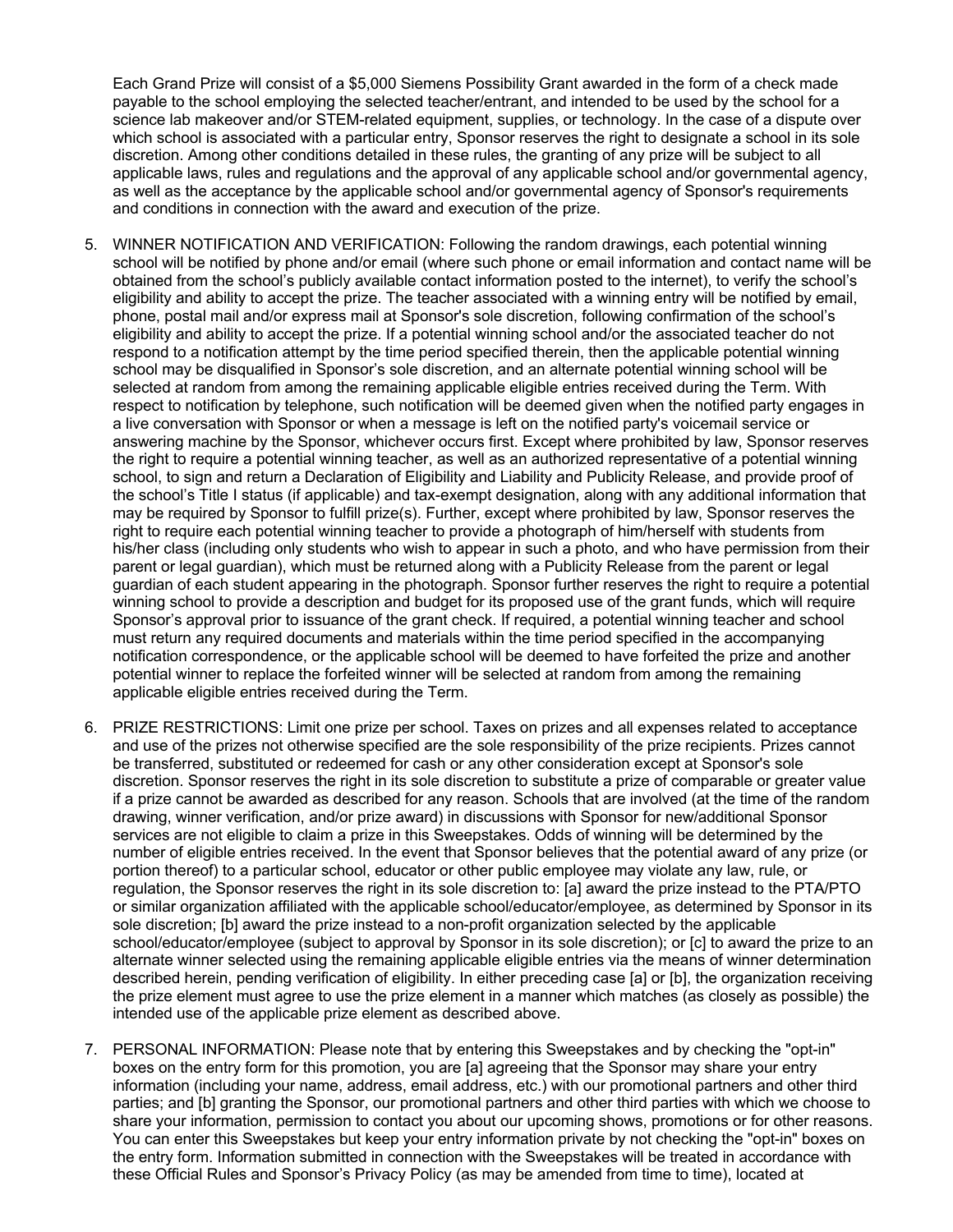https://www.discoveryeducation.com/privacy-policy/; provided, that in the event of any conflict between these Official Rules and such Privacy Policy, the terms and conditions of these Official Rules shall prevail.

- 8. RELEASE: By participating in the Sweepstakes, entrants and prize recipients agree [a] to these rules and decisions of Sponsor and judges, which shall be final in all respects relating to this Sweepstakes; and [b] to release, discharge and hold harmless the Sweepstakes Entities and Discovery, Inc., together with their respective employees, officers, directors, representatives and agents (aforementioned organizations and individuals collectively, the "Releasees") from any and all injuries, liability, losses and damages of any kind, known or unknown, resulting from their participating in the Sweepstakes or their acceptance, use or misuse of a prize including, without limitation, personal injury, death and property damage, and claims based on publicity rights, copyright, trademark, defamation or invasion of privacy. In addition, Releasees are not responsible for and shall not be liable for [a] electronic, hardware or software program, network, Internet or computer malfunctions, failures, or difficulties of any kind, including without limitation, server malfunction or by any human error which may occur in the processing of entries; [b] failed, incomplete, garbled or delayed computer transmissions; [c] lost, late, misdirected, damaged, incomplete entries or postage-due mail; or [d] any condition caused by events beyond the control of the Sponsor that may cause the promotion to be disrupted or corrupted.
- 9. RIGHTS IN ENTRY MATERIALS AND PUBLICITY: Entrants and prize recipients agree, by participating in the Sweepstakes, to irrevocably and unconditionally assign to Sponsor and Siemens Foundation use of entrant's name, school, city and state and/or photograph for programming, advertising, publicity and promotional purposes without compensation (unless prohibited by law) and without prior approval or inspection, and agree to execute documentation for specific consent to such use if asked to do so.
- 10. RIGHT TO CANCEL: Persons who tamper with or abuse any aspect of the Sweepstakes or website, who provide false or fraudulent information in their entry or otherwise engage in fraudulent conduct, or who are in violation of these Official Rules, as solely determined by Sponsor, will be disqualified and all associated entries will be void. Should any portion of the Sweepstakes be, in Sponsor's sole opinion, compromised by virus, worms, bugs, non-authorized human intervention or other causes which, in the sole opinion of the Sponsor, corrupt or impair the administration, security, fairness or proper play, or submission of entries, Sponsor reserves the right to: [a] suspend, modify or terminate the Sweepstakes; [b] limit entry to the eligible, nonsuspect entries submitted prior to the action taken; and/or [c] to proceed in such a manner as may be deemed fair and equitable by Sponsor in its sole discretion.
- 11. DISPUTES/GOVERNING LAW: Except where prohibited, each entrant and prize recipient hereby agrees by participating that: [a] any and all disputes, claims, and causes of action arising out of or connected with, the Sweepstakes, or any prize awarded, or the determination of winners, shall be resolved individually, without resort to any form of class action, and exclusively by the appropriate court located in the State of Maryland; ([b] any and all claims, judgments and awards shall be limited to actual out-of-pocket costs incurred, including costs associated with entering this Sweepstakes and in no event will an entrant or prize recipient be permitted to obtain attorneys' fees or other legal costs; [c] under no circumstances will an entrant or prize recipient be permitted to obtain awards for (and each entrant and prize recipient hereby waives all rights to claim) punitive, incidental and consequential damages and any other damages, other than for actual out-of-pocket expenses, and any and all rights to have damages multiplied or otherwise increased; and [d] an entrant or prize recipient's remedies are limited to a claim for money damages (if any) and each entrant and prize recipient irrevocably waives any right to seek injunctive or equitable relief. All issues and questions concerning the construction, validity, interpretation and enforceability of these Official Rules, the rights and obligations of entrants and prize recipients, or the rights and obligations of the Releasees in connection with the Sweepstakes, shall be governed by, and construed in accordance with, the laws of the State of Maryland, without giving effect to any choice of law or conflict of law rules (whether of the State of Maryland or any other jurisdiction), which would cause the application of the laws of any jurisdiction other than the State of Maryland.
- 12. WINNER LIST: To receive a winner list, mail a self-addressed, stamped envelope to be received by June 30, 2022 to: Possibility Grant Sweepstakes Winner List, PMI Station, PO Box 750, Southbury, CT 06488-0750.
- 13. SPONSOR: Discovery Education, Inc., 4350 Congress Street, Suite 700, Charlotte, NC 28209.
- 14. SWEEPSTAKES ADMINISTRATOR: Promotion Mechanics, Inc., 87 South Main Street, Newtown, CT 06470.

©2021 Discovery Education, Inc. All rights reserved.

\*Title I Schoolwide Program schools are schools with percentages of low-income students of at least 40 percent as defined by the US Department of Education. Title I is designed to help students served by the